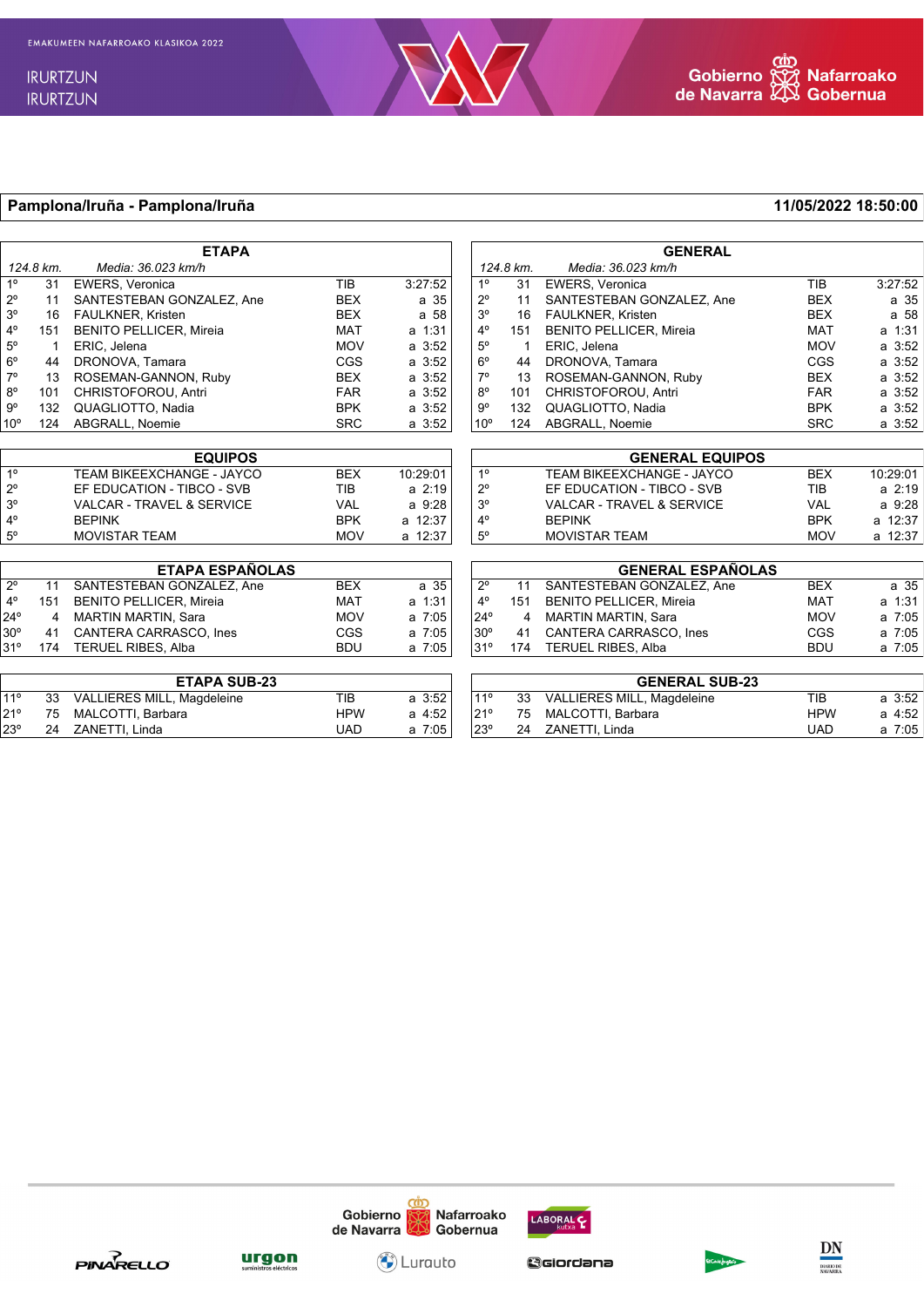

| Pamplona/Iruña - Pamplona/Iruña                 |                |                                                                                                                                                                                                             |                          |                         | 124,8 kms. 11/05/2022 18:50:09                                                                                                                                       |                            |
|-------------------------------------------------|----------------|-------------------------------------------------------------------------------------------------------------------------------------------------------------------------------------------------------------|--------------------------|-------------------------|----------------------------------------------------------------------------------------------------------------------------------------------------------------------|----------------------------|
| <b>ETAPA</b>                                    |                |                                                                                                                                                                                                             |                          | MEDIA: 36,023 km/h      | Pag.<br>$\blacktriangleleft$                                                                                                                                         |                            |
| $1^{\circ}$                                     | 31             | <b>EWERS, Veronica</b>                                                                                                                                                                                      | <b>USA</b>               |                         | EF EDUCATION - TIBCO - SVB                                                                                                                                           | 3:27:52                    |
| $2^{\circ}$                                     | 11             | SANTESTEBAN GONZALEZ, Ane                                                                                                                                                                                   | <b>ESP</b>               |                         | TEAM BIKEEXCHANGE - JAYCO                                                                                                                                            | a 35                       |
| $3^{\circ}$<br>$4^{\circ}$                      | 16<br>151      | FAULKNER, Kristen<br><b>BENITO PELLICER, Mireia</b>                                                                                                                                                         | USA<br>ESP               |                         | TEAM BIKEEXCHANGE - JAYCO<br>MASSI TACTIC WOMEN'S TEAM                                                                                                               | a 58<br>a 1:31             |
| $5^{\circ}$                                     | $\mathbf{1}$   | ERIC, Jelena                                                                                                                                                                                                | SRB                      |                         | <b>MOVISTAR TEAM</b>                                                                                                                                                 | $a \; 3:52$                |
| $6^{\circ}$                                     | 44             | DRONOVA, Tamara                                                                                                                                                                                             |                          |                         | ROLAND COGEAS EDELWEISS SQUAD                                                                                                                                        | $a \, 3:52$                |
| $7^\circ$                                       | 13             | ROSEMAN-GANNON, Ruby                                                                                                                                                                                        | AUS<br>CYP               |                         | TEAM BIKEEXCHANGE - JAYCO                                                                                                                                            | $a \; 3:52$                |
| $8^{\circ}$<br>9°                               | 101<br>132     | CHRISTOFOROU, Antri<br>QUAGLIOTTO, Nadia                                                                                                                                                                    | ITA                      |                         | TEAM FARTO - BTC<br><b>BEPINK</b>                                                                                                                                    | $a \; 3:52$<br>$a \, 3:52$ |
| $10^{\circ}$                                    | 124            | ABGRALL, Noemie                                                                                                                                                                                             | <b>FRA</b>               |                         | STADE ROCHELAIS CHARENTE MARITIME WOMEN CYCL                                                                                                                         | $a \, 3:52$                |
| $11^{\circ}$                                    | 33             | VALLIERES MILL, Magdeleine                                                                                                                                                                                  | CAN                      | S <sub>23</sub>         | EF EDUCATION - TIBCO - SVB                                                                                                                                           | $a \; 3:52$                |
| $12^{\circ}$                                    | 71             | BUIJSMAN, Nina                                                                                                                                                                                              | <b>NED</b>               |                         | HUMAN POWERED HEALTH                                                                                                                                                 | $a \, 3:52$                |
| 13 <sup>°</sup>                                 | 32             | DOEBEL-HICKOK, Krista                                                                                                                                                                                       | USA                      |                         | EF EDUCATION - TIBCO - SVB                                                                                                                                           | $a \, 3:52$                |
| $14^{\circ}$<br>$15^{\circ}$                    | 21<br>62       | <b>BUJAK, Eugenia</b><br>ARZUFFI, Alice Maria                                                                                                                                                               | SLO<br>ITA               |                         | <b>UAE TEAM ADQ</b><br>VALCAR - TRAVEL & SERVICE                                                                                                                     | a 3:52<br>$a \, 3:52$      |
| $16^{\circ}$                                    | 82             | COSTON, Morgane                                                                                                                                                                                             | <b>FRA</b>               |                         | ARKEA PRO CYCLING TEAM                                                                                                                                               | $a \, 3:56$                |
| 17°                                             | 64             | STANNARD, Elizabeth                                                                                                                                                                                         | AUS                      |                         | VALCAR - TRAVEL & SERVICE                                                                                                                                            | $a \, 3:56$                |
| 18°                                             | 51             | KOREVAAR, Jeanne                                                                                                                                                                                            | <b>NED</b>               |                         | LIV RACING XSTRA                                                                                                                                                     | $a \, 3:56$                |
| 19°                                             | 35             | HAMMES, Kathrin                                                                                                                                                                                             | GER                      |                         | EF EDUCATION - TIBCO - SVB                                                                                                                                           | $a \, 3:56$                |
| $20^{\circ}$<br>21°                             | 12<br>75       | ZIGART, Urska<br>MALCOTTI, Barbara                                                                                                                                                                          | <b>SLO</b><br>ITA        | S23                     | TEAM BIKEEXCHANGE - JAYCO<br>HUMAN POWERED HEALTH                                                                                                                    | $a \, 3:59$<br>$a$ 4:52    |
| $22^{\circ}$                                    | 53             | NEUMANOVA, Tereza                                                                                                                                                                                           | CZE                      |                         | LIV RACING XSTRA                                                                                                                                                     | $a \t 7:05$                |
| 23°                                             | 24             | ZANETTI, Linda                                                                                                                                                                                              | SUI                      | S23                     | UAE TEAM ADQ                                                                                                                                                         | $a \t 7:05$                |
| $24^{\circ}$                                    | $\overline{4}$ | MARTIN MARTIN, Sara                                                                                                                                                                                         | ESP                      |                         | <b>MOVISTAR TEAM</b>                                                                                                                                                 | $a \t 7:05$                |
| $25^{\circ}$                                    | 135            | VITILLO, Matilde                                                                                                                                                                                            | ITA                      | S23                     | <b>BEPINK</b>                                                                                                                                                        | $a \t 7:05$                |
| $26^{\circ}$<br>$27^\circ$                      | 133<br>121     | SAVI, Prisca<br>ALLIONE, Marine                                                                                                                                                                             | ITA<br><b>FRA</b>        | S23<br>S <sub>2</sub> 3 | <b>BEPINK</b><br>STADE ROCHELAIS CHARENTE MARITIME WOMEN CYCL                                                                                                        | a 7:05<br>a 7:05           |
| 28°                                             | 36             | HONSINGER, Clara                                                                                                                                                                                            | <b>USA</b>               |                         | EF EDUCATION - TIBCO - SVB                                                                                                                                           | a 7:05                     |
| $29^{\circ}$                                    | 65             | CARBONARI, Anastasia                                                                                                                                                                                        | LAT                      |                         | VALCAR - TRAVEL & SERVICE                                                                                                                                            | a 7:05                     |
| 30 <sup>o</sup>                                 | 41             |                                                                                                                                                                                                             | <b>ESP</b>               | S <sub>2</sub> 3        |                                                                                                                                                                      | a 7:05                     |
| 31°                                             | 174            |                                                                                                                                                                                                             | <b>ESP</b><br><b>ESP</b> |                         |                                                                                                                                                                      | a 7:05                     |
| $32^{\circ}$<br>$33^\circ$                      | 3<br>145       | CARBONARI, Anastasia<br>CANTERA CARRASCO, Ines<br>TERUEL RIBES, Alba<br>GUTIERREZ RUIZ, Sheyla<br>BULLERI, Alessia<br>ERASO LASA, Idoia<br>OSTOLAZA ZABALA, Usoa<br>BLANCO CALBET, Iurani<br>FASOI, Varvara | ITA                      |                         | ALUX II<br>RIZKAIA - DURANGO<br>BIZKAIA - DURANGO<br>MOVISTAR TEAM<br>ENEICAT - RBH GLOBAL<br>LABORAL KUTXA - FUNDACION EUSKADI<br>LABORAL KUTXA - FUNDACION EUSKADI | a 7:05<br>$a \, 8:58$      |
| $34^\circ$                                      | 91             |                                                                                                                                                                                                             | ESP                      | S <sub>2</sub> 3        |                                                                                                                                                                      | a 8:58                     |
| $35^\circ$                                      | 94             |                                                                                                                                                                                                             | <b>ESP</b>               |                         |                                                                                                                                                                      | a 8:58                     |
| $36^{\circ}$                                    | 96             |                                                                                                                                                                                                             | ESP                      |                         |                                                                                                                                                                      | a 8:58                     |
| $37^\circ$                                      | 144            | FASOI, Varvara                                                                                                                                                                                              | GRE                      |                         |                                                                                                                                                                      | a 8:58                     |
| 38°<br>39°                                      | 125<br>114     | JANSE VAN RENSBURG, Frances<br>DUCUARA ACEVEDO, Jennifer Tatiana                                                                                                                                            | <b>RSA</b><br><b>COL</b> | S <sub>2</sub> 3        | COLOMBIA TIERRA DE ATLETAS GW SHIMANO WOMAN<br>VALCAR - TRAVEL & SERVICE<br>MACCI TA TRAVEL & SERVICE                                                                | a 8:58<br>a 8:58           |
| $40^{\circ}$                                    | 66             | PIERGIOVANNI, Federica                                                                                                                                                                                      | ITA                      | S <sub>2</sub> 3        |                                                                                                                                                                      | a 8:58                     |
| 41°                                             | 152            | COLJE, Maaike                                                                                                                                                                                               | <b>NED</b>               |                         | MASSI TACTIC WOMEN'S TEAM                                                                                                                                            | a 10:30                    |
| 42°                                             | 61             | VIGIE, Margaux                                                                                                                                                                                              | <b>FRA</b>               |                         | VALCAR - TRAVEL & SERVICE                                                                                                                                            | a 10:30                    |
| 43°<br>44°                                      | 116            | MENESES GONZALEZ, Jessenia Alejandra                                                                                                                                                                        | <b>COL</b>               |                         | COLOMBIA TIERRA DE ATLETAS GW SHIMANO WOMAN                                                                                                                          | a 10:30<br>a 10:30         |
| $45^{\circ}$                                    | 134<br>22      |                                                                                                                                                                                                             | ITA<br>ITA               | S23<br>S <sub>2</sub> 3 | <b>BEPINK</b><br>UAE TEAM ADQ                                                                                                                                        | a 10:30                    |
| 46°                                             | 14             |                                                                                                                                                                                                             | <b>NZL</b>               |                         | TEAM BIKEEXCHANGE - JAYCO                                                                                                                                            | a 12:38                    |
| $47^\circ$                                      | 52             | MASILICO, Valentina<br>PATUELLI, Alessia<br>VIILLIAMS, Georgia<br>VIILLIAMS, Georgia<br>JASKULSKA, Marta<br>PEREZ CONEJERO, Susana<br>EKLUND, Nathalie<br>COMEJ SOLAZ, Marta<br>LEBEDEVA. Anastasiia        | POL                      | S23                     | LIV RACING XSTRA                                                                                                                                                     | a 12:57                    |
| 48°                                             | 166            |                                                                                                                                                                                                             | <b>ESP</b>               | S23                     | RIO MIERA - CANTABRIA DEPORTE                                                                                                                                        | a 13:40                    |
| 49°<br>$50^\circ$                               | 154<br>102     |                                                                                                                                                                                                             | SWE<br>ESP               |                         | MASSI TACTIC WOMEN'S TEAM<br>TEAM FARTO - BTC                                                                                                                        | a 13:41<br>a 13:41         |
| $51^{\circ}$                                    | 141            | LEBEDEVA, Anastasiia                                                                                                                                                                                        |                          |                         | <b>ENEICAT - RBH GLOBAL</b>                                                                                                                                          | a 13:41                    |
| $52^\circ$                                      | 113            | COLMENARES COLMENARES, Yeny Lorena                                                                                                                                                                          | COL                      |                         | COLOMBIA TIERRA DE ATLETAS GW SHIMANO WOMAN                                                                                                                          | a 13:41                    |
| 53°                                             | 112            | CARRERO VASQUEZ, Liseth                                                                                                                                                                                     | COL                      | S <sub>2</sub> 3        | COLOMBIA TIERRA DE ATLETAS GW SHIMANO WOMAN                                                                                                                          | a 13:41                    |
| $54^{\circ}$                                    | 183            | AYALA MUSSARD, Camila                                                                                                                                                                                       | <b>ESP</b>               |                         | ZAAF CYCLING TEAM                                                                                                                                                    | a 13:41                    |
| $55^\circ$<br>56°                               | 191            | MALERVEIN, Liubov                                                                                                                                                                                           | <b>ESP</b>               | S23                     | VIPEQ - LA VACA PURPURA<br>SOPELA WOMEN'S TEAM                                                                                                                       | a 13:41                    |
| $57^\circ$                                      | 206<br>192     | BARRAJON PEREZ, Cristina<br>OLORIZ MARTINEZ DE LIZARRONDO, Muskilda ESP                                                                                                                                     |                          |                         | VIPEQ - LA VACA PURPURA                                                                                                                                              | a 13:41<br>a 13:41         |
| $58^\circ$                                      | 165            | ROXO, Beatriz                                                                                                                                                                                               | <b>POR</b>               | S <sub>2</sub> 3        | RIO MIERA - CANTABRIA DEPORTE                                                                                                                                        | a 13:41                    |
| $59^\circ$                                      | 172            | MAIA, Melissa                                                                                                                                                                                               | <b>POR</b>               |                         | BIZKAIA - DURANGO                                                                                                                                                    | a 13:41                    |
| $60^{\circ}$                                    | 181            | DEHGHAN MANSHADI, Mandana                                                                                                                                                                                   | IRI                      |                         | ZAAF CYCLING TEAM                                                                                                                                                    | a 13:41                    |
| 61°<br>$62^\circ$                               | 104<br>43      | <b>BLAIS, Marie Soleil</b>                                                                                                                                                                                  | CAN<br><b>UZB</b>        |                         | TEAM FARTO - BTC<br>ROLAND COGEAS EDELWEISS SQUAD                                                                                                                    | a 13:41<br>a 13:41         |
| $63^{\circ}$                                    | 153            | ZABELINSKAYA, Olga<br>LECHNER, Corinna                                                                                                                                                                      | <b>GER</b>               |                         | MASSI TACTIC WOMEN'S TEAM                                                                                                                                            | a 13:41                    |
| $64^{\circ}$                                    | 103            | GUTIERREZ ARZALUZ, Ariadna                                                                                                                                                                                  | MEX                      |                         | TEAM FARTO - BTC                                                                                                                                                     | a 13:41                    |
| $65^{\circ}$                                    | 115            | SANABRIA SANCHEZ, Ana Cristina                                                                                                                                                                              | COL.                     |                         | COLOMBIA TIERRA DE ATLETAS GW SHIMANO WOMAN                                                                                                                          | a 13:41                    |
| $66^{\circ}$                                    | 95             | GILABERT VILAPLANA, Ariana                                                                                                                                                                                  | <b>ESP</b>               | S23                     | LABORAL KUTXA - FUNDACION EUSKADI                                                                                                                                    | a 13:41                    |
| $67^\circ$                                      | 204            | BANLLES SANTAMARIA, Maria                                                                                                                                                                                   | <b>ESP</b>               | S23                     | SOPELA WOMEN'S TEAM                                                                                                                                                  | a 13:41                    |
| $68^{\circ}$<br>$69^\circ$                      | 175<br>73      | UPEGUI QUEVEDO, Carolina<br>YONAMINE, Eri                                                                                                                                                                   | <b>COL</b><br>JPN        |                         | <b>BIZKAIA - DURANGO</b><br>HUMAN POWERED HEALTH                                                                                                                     | a 13:41<br>a 13:41         |
| 70°                                             | 105            | BRITZ, Azulde                                                                                                                                                                                               | <b>RSA</b>               | S <sub>2</sub> 3        | <b>TEAM FARTO - BTC</b>                                                                                                                                              | a 13:41                    |
| 71°                                             | 131            | ESCURSELL VALERO, Elisabet                                                                                                                                                                                  | <b>ESP</b>               |                         | <b>BEPINK</b>                                                                                                                                                        | a 13:47                    |
| $72^{\circ}$                                    | 142            | LAIZANE, Lija                                                                                                                                                                                               | LAT                      |                         | <b>ENEICAT - RBH GLOBAL</b>                                                                                                                                          | a 13:49                    |
| 73°                                             | 26             | NOVOLODSKAIA, Mariia                                                                                                                                                                                        |                          |                         | UAE TEAM ADQ                                                                                                                                                         | a 14:16                    |
| NO SALIDOS<br>AMONDARAIN GAZTAÑAGA, Naia<br>203 |                |                                                                                                                                                                                                             | <b>ESP</b>               |                         | SOPELA WOMEN'S TEAM                                                                                                                                                  |                            |







Gobierno<br>de Navarra

<mark>(⋔)</mark><br>Nafarroako<br>KN Gobernua

Gciordana

LABORAL C

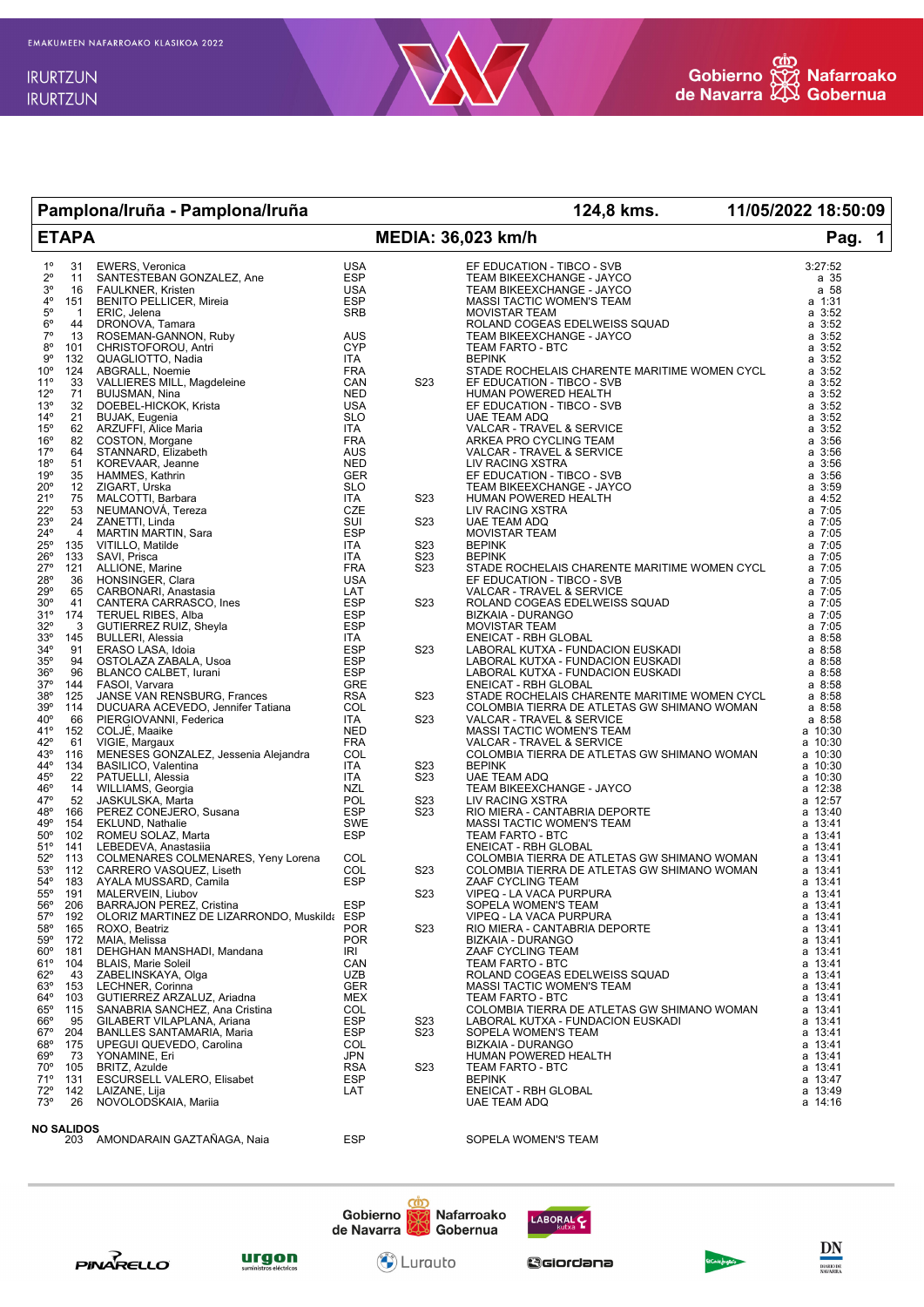

**Pamplona/Iruña - Pamplona/Iruña 11/05/2022 18:50:17**

## **GENERAL SUB-23 Pag. 1** 1º 33 VALLIERES MILL, Magdeleine CAN EF EDUCATION - TIBCO - SVB 3:31:44 2º 75 MALCOTTI, Barbara ITA HUMAN POWERED HEALTH a 1:00 3º 24 ZANETTI, Linda SUI UAE TEAM ADQ a 3:13 VITILLO, Matilde 5º 133 SAVI, Prisca ITA BEPINK a 3:13 6º 121 ALLIONE, Marine and State of the FRA STADE ROCHELAIS CHARENTE MARITIME WOMEN CYCL a 3:13<br>7º 41 CANTERA CARRASCO, Ines a the ESP ROLAND COGEAS EDELWEISS SQUAD 7º 41 CANTERA CARRASCO, Ines ESP ROLAND COGEAS EDELWEISS SQUAD a 3:13 8º 91 ERASO LASA, Idoia ESP LABORAL KUTXA - FUNDACION EUSKADI a 5:06 9º 125 JANSE VAN RENSBURG, Frances RSA STADE ROCHELAIS CHARENTE MARITIME WOMEN CYCL a 5:06 10º 66 PIERGIOVANNI, Federica ITA VALCAR - TRAVEL & SERVICE a 5:06 11º 134 BASILICO, Valentina ITA BEPINK a 6:38 12º 22 PATUELLI, Alessia ITA UAE TEAM ADQ a 6:38 13º 52 JASKULSKA, Marta POL LIV RACING XSTRA a 9:05 14º 166 PEREZ CONEJERO, Susana ESP RIO MIERA - CANTABRIA DEPORTE a 9:48 COL COLOMBIA TIERRA DE ATLETAS GW SHIMANO WOMAN 16º 191 MALERVEIN, Liubov VIPEQ - LA VACA PURPURA a 9:49 165 ROXO, Beatriz and the state of the state of the POR RIO MIERA - CANTABRIA DEPORTE and the state of the state of the state of the state of the state of the state of the state of the state of the state of the state of th 18º 95 GILABERT VILAPLANA, Ariana ESP LABORAL KUTXA - FUNDACION EUSKADI a 9:49 19º 204 BANLLES SANTAMARIA, Maria Sopera ESP

- 
- 20º 105 BRITZ, Azulde RSA TEAM FARTO BTC a 9:49







O Lurauto

Gciordana



DN

**MARIO DE**<br>AVARRA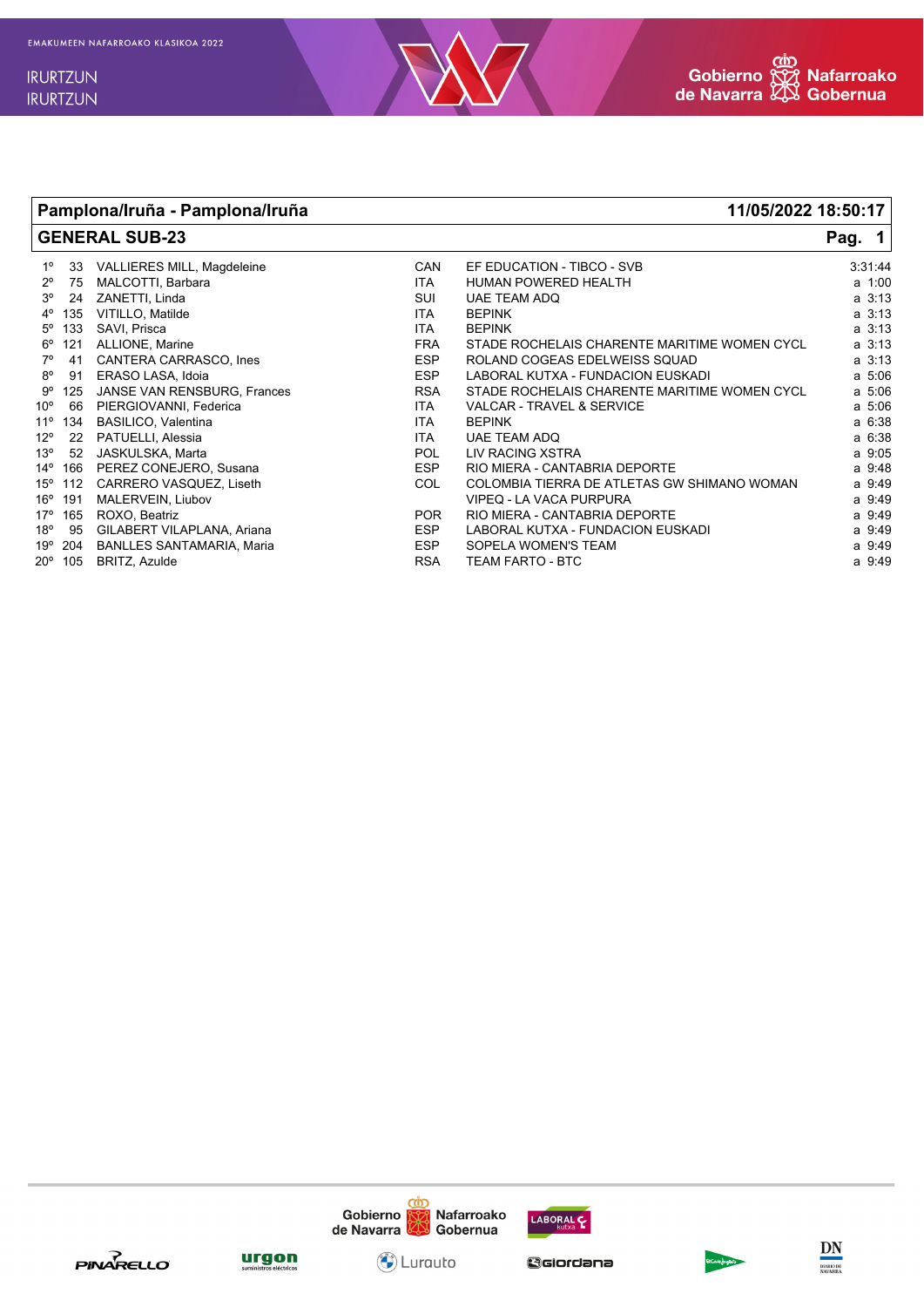



## Pamplona/Iruña - Pamplona/Iruña 11/05/2022 18:50:24 **GENERAL ESPAÑOLAS** Pag.  $\mathbf 1$  $1^{\circ}$ SANTESTEBAN GONZALEZ, Ane **FSP** TEAM BIKEEXCHANGE - JAYCO  $3:28:27$  $11$  $2^{\circ}$  151 **BENITO PELLICER, Mireia ESP MASSI TACTIC WOMEN'S TEAM** a 56  $3<sup>o</sup>$ 4 MARTIN MARTIN, Sara **FSP** MOVISTAR TEAM a 6:30  $4^{\circ}$ 41 CANTERA CARRASCO, Ines **ESP** ROLAND COGEAS EDELWEISS SQUAD a 6:30  $5^{\rm o}$ TERUEL RIBES, Alba **ESP BIZKAIA - DURANGO** a 6:30 174  $6^{\circ}$ GUTIERREZ RUIZ, Sheyla **ESP MOVISTAR TEAM** a 6:30  $3<sup>3</sup>$  $7^\circ$ **FSP** LABORAL KUTXA - FUNDACION EUSKADI 91 ERASO LASA, Idoia  $a \t 8:23$  $8^{\circ}$ OSTOLAZA ZABALA, Usoa **ESP** LABORAL KUTXA - FUNDACION EUSKADI a 8:23 94  $9^{\rm o}$ 96 **BLANCO CALBET, lurani ESP** LABORAL KUTXA - FUNDACION EUSKADI a 8:23  $10^{\circ}$  166 PEREZ CONEJERO, Susana **ESP** RIO MIERA - CANTABRIA DEPORTE  $a$  13:05 11° 102 ROMEU SOLAZ, Marta **ESP** TEAM FARTO - BTC a 13:06  $12^{\circ}$  183 AYALA MUSSARD, Camila ZAAF CYCLING TEAM **FSP**  $a, 13.06$ 13° 206 **BARRAJON PEREZ, Cristina ESP** SOPELA WOMEN'S TEAM a 13:06 14° 192 OLORIZ MARTINEZ DE LIZARRONDO, Muskilda ESP VIPEQ - LA VACA PURPURA a 13:06  $15^{\circ}$  95 LABORAL KUTXA - FUNDACION EUSKADI GILABERT VILAPLANA, Ariana **ESP** a 13:06 16° 204 BANLLES SANTAMARIA, Maria **FSP** SOPELA WOMEN'S TEAM a 13:06 131 ESCURSELL VALERO. Elisabet ESP  $17°$ **BEPINK** a 13:12







C) Lurauto

Gciordana